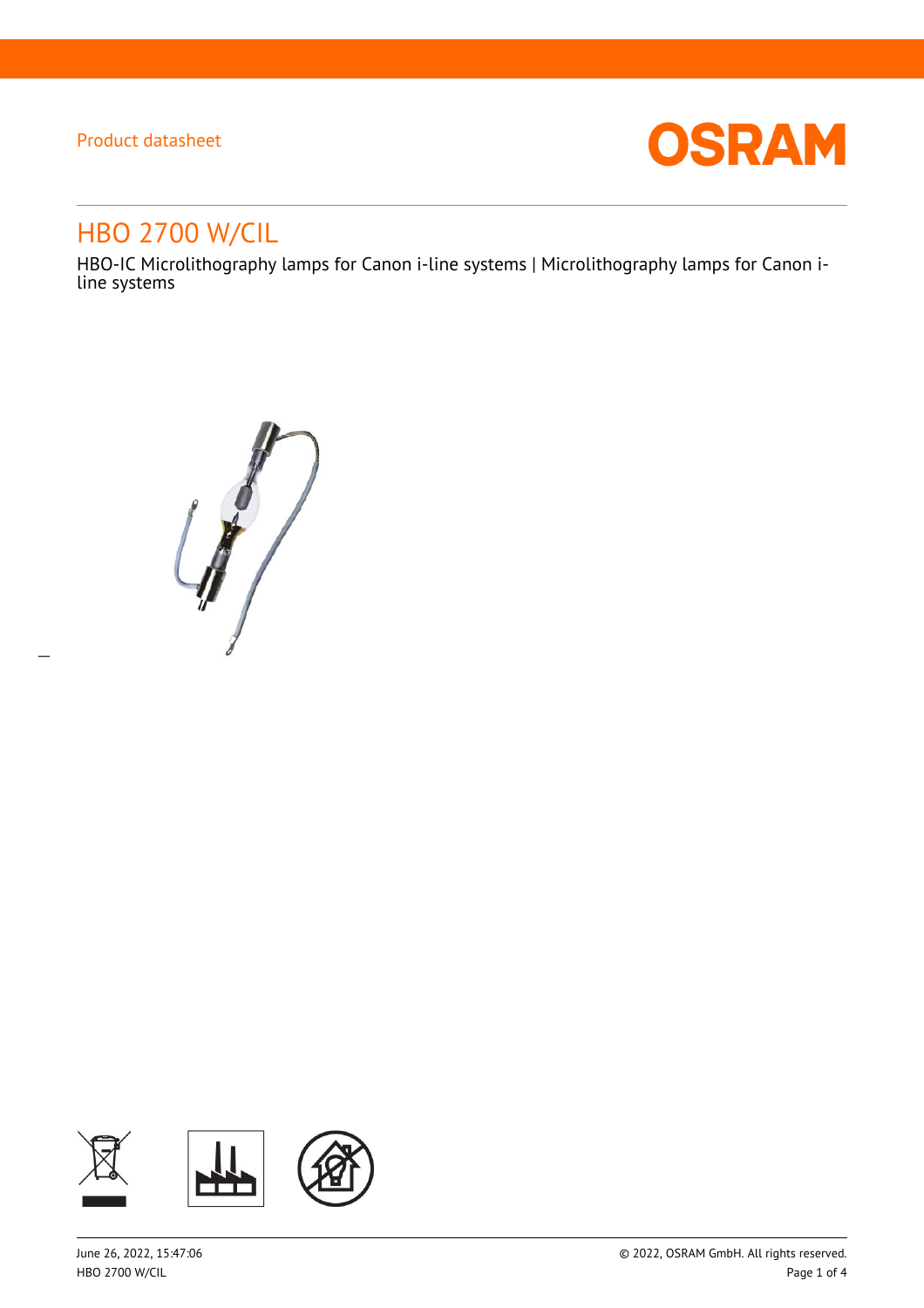### Technical data

### **Electrical data**

| <b>Nominal current</b> | 110.00 A  |
|------------------------|-----------|
| Nominal voltage        | 26.0 V    |
| Type of current        | DC        |
| <b>Rated wattage</b>   | 2700.00 W |
| Nominal wattage        | 2700.00 W |

## **Dimensions & weight**



| <b>Diameter</b>                             | $62.0$ mm         |
|---------------------------------------------|-------------------|
| Length                                      | 332.0 mm          |
| <b>Mounting length</b>                      | 332.0 mm          |
| Length with base excl. base pins/connection | 307.00 mm         |
| Light center length (LCL)                   | $149.1$ mm $^{1}$ |
| Electrode gap cold                          | $5.0 \text{ mm}$  |

1) Distance from end of base to tip of anode or cathode (cold)

## **Additional product data**

| Base anode (standard designation)   | SF33.5/50 <sup>1)</sup>                                                                                                                                                                        |  |  |
|-------------------------------------|------------------------------------------------------------------------------------------------------------------------------------------------------------------------------------------------|--|--|
| Base cathode (standard designation) | SFa33.5-14/50 <sup>2)</sup>                                                                                                                                                                    |  |  |
| <b>Product remark</b>               | Lamp contains overpressure even in cold status -<br>additional safety regulations, supplied with the lamps,<br>have to be fulfilled. Please read Technical bulletin<br>DO-SEM TB 004 carefully |  |  |

1) With cable connection (M 8)

2) With cable connection (M6)

### **Capabilities**

Forced<sup>1)</sup>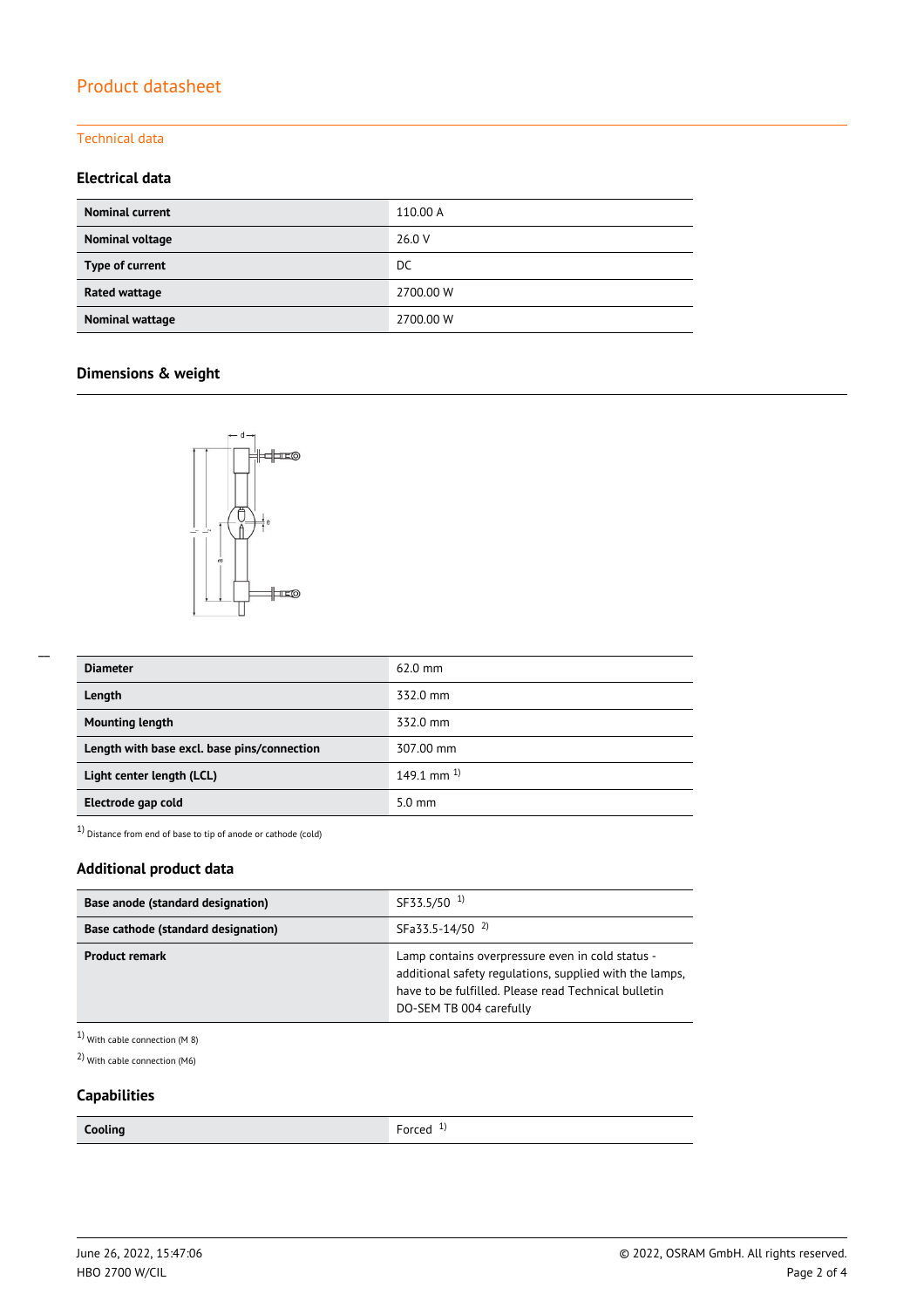### **Burning position** Other <sup>2)</sup>

1) Maximum permissible base temperature: 200 °C / Base cooling

2) Anode on top

### **Environmental information**

## **Information according Art. 33 of EU Regulation (EC) 1907/2006 (REACh)**

| Date of Declaration               | $01 - 01 - 2022$                                                                                      |  |  |
|-----------------------------------|-------------------------------------------------------------------------------------------------------|--|--|
| <b>Primary Article Identifier</b> | 4050300896588   4008321786838                                                                         |  |  |
| Candidate List Substance 1        | Lead                                                                                                  |  |  |
| CAS No. of substance 1            | 7439-92-1                                                                                             |  |  |
| <b>Safe Use Instruction</b>       | The identification of the Candidate List substance is<br>sufficient to allow safe use of the article. |  |  |
| Declaration No. in SCIP database  | 65f8f183-407d-4000-b41f-fbefb99408fd   42d7a85e-<br>dbe6-483f-9659-4d2b45293e9f                       |  |  |